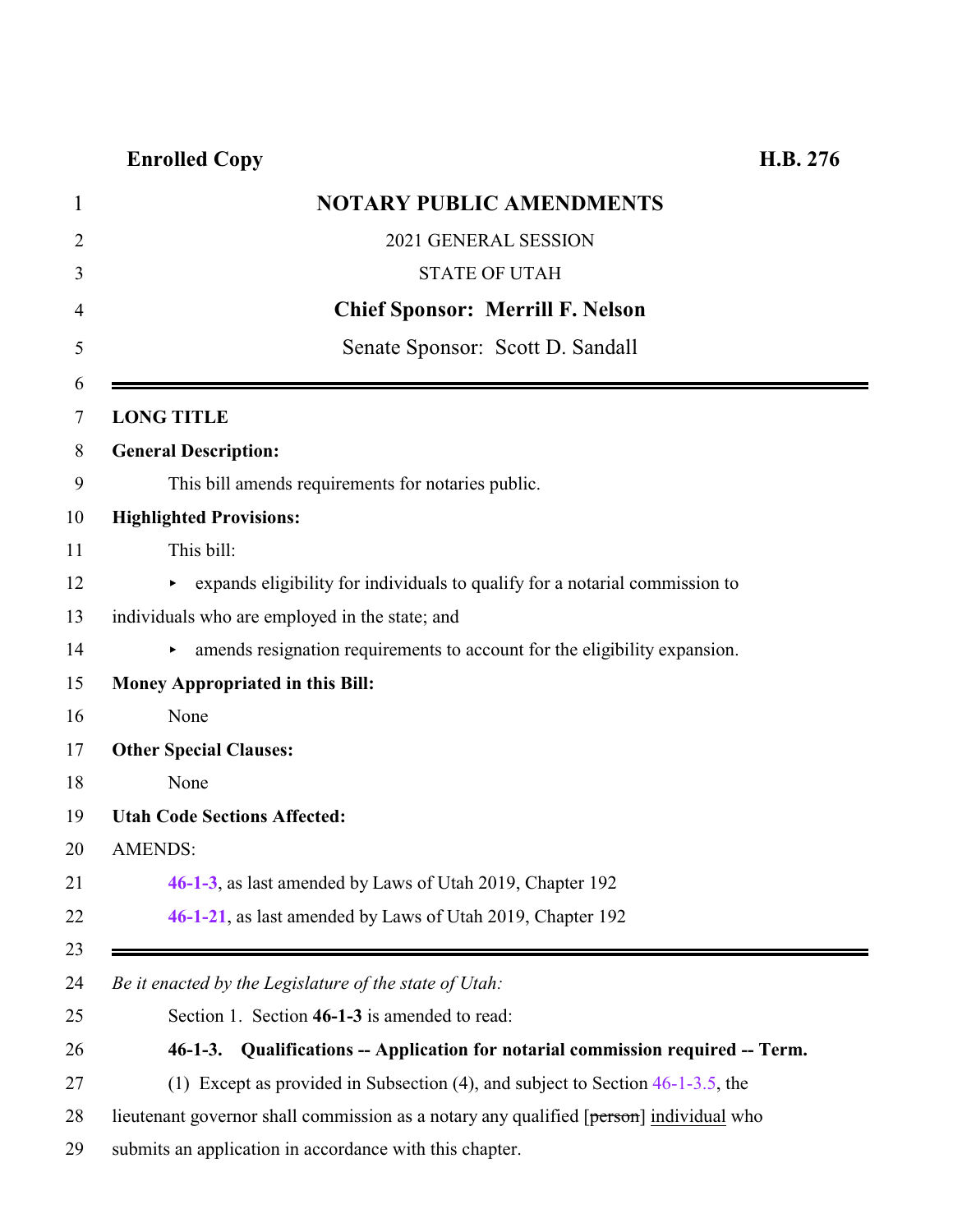# **H.B. 276 Enrolled Copy**

| 30 | (2) To qualify for a notarial commission an individual shall:                                  |
|----|------------------------------------------------------------------------------------------------|
| 31 | (a) be at least 18 years old;                                                                  |
| 32 | (b) lawfully reside in the state or be employed in the state for at least 30 days              |
| 33 | immediately before the individual applies for a notarial commission;                           |
| 34 | (c) be able to read, write, and understand English;                                            |
| 35 | (d) submit an application to the lieutenant governor containing no significant                 |
| 36 | misstatement or omission of fact, that includes:                                               |
| 37 | (i) the individual's:                                                                          |
| 38 | (A) name as it will appear on the commission;                                                  |
| 39 | (B) residential address;                                                                       |
| 40 | (C) business address;                                                                          |
| 41 | (D) daytime telephone number; and                                                              |
| 42 | (E) date of birth;                                                                             |
| 43 | (ii) an affirmation that the individual meets the requirements of this section;                |
| 44 | (iii) an indication of any criminal convictions the individual has received, including a       |
| 45 | plea of admission or no contest;                                                               |
| 46 | (iv) all issuances, denials, revocations, suspensions, restrictions, and resignations of a     |
| 47 | notarial commission or other professional license involving the applicant in this or any other |
| 48 | state;                                                                                         |
| 49 | (v) an indication that the individual has passed the examination described in                  |
| 50 | Subsection $(6)$ ; and                                                                         |
| 51 | (vi) payment of an application fee that the lieutenant governor establishes in                 |
| 52 | accordance with Section 63J-1-504;                                                             |
| 53 | (e) (i) be a United States citizen; or                                                         |
| 54 | (ii) have permanent resident status under Section 245 of the Immigration and                   |
| 55 | Nationality Act; and                                                                           |
| 56 | (f) submit to a background check described in Subsection (3).                                  |
| 57 | $(3)$ (a) The lieutenant governor shall:                                                       |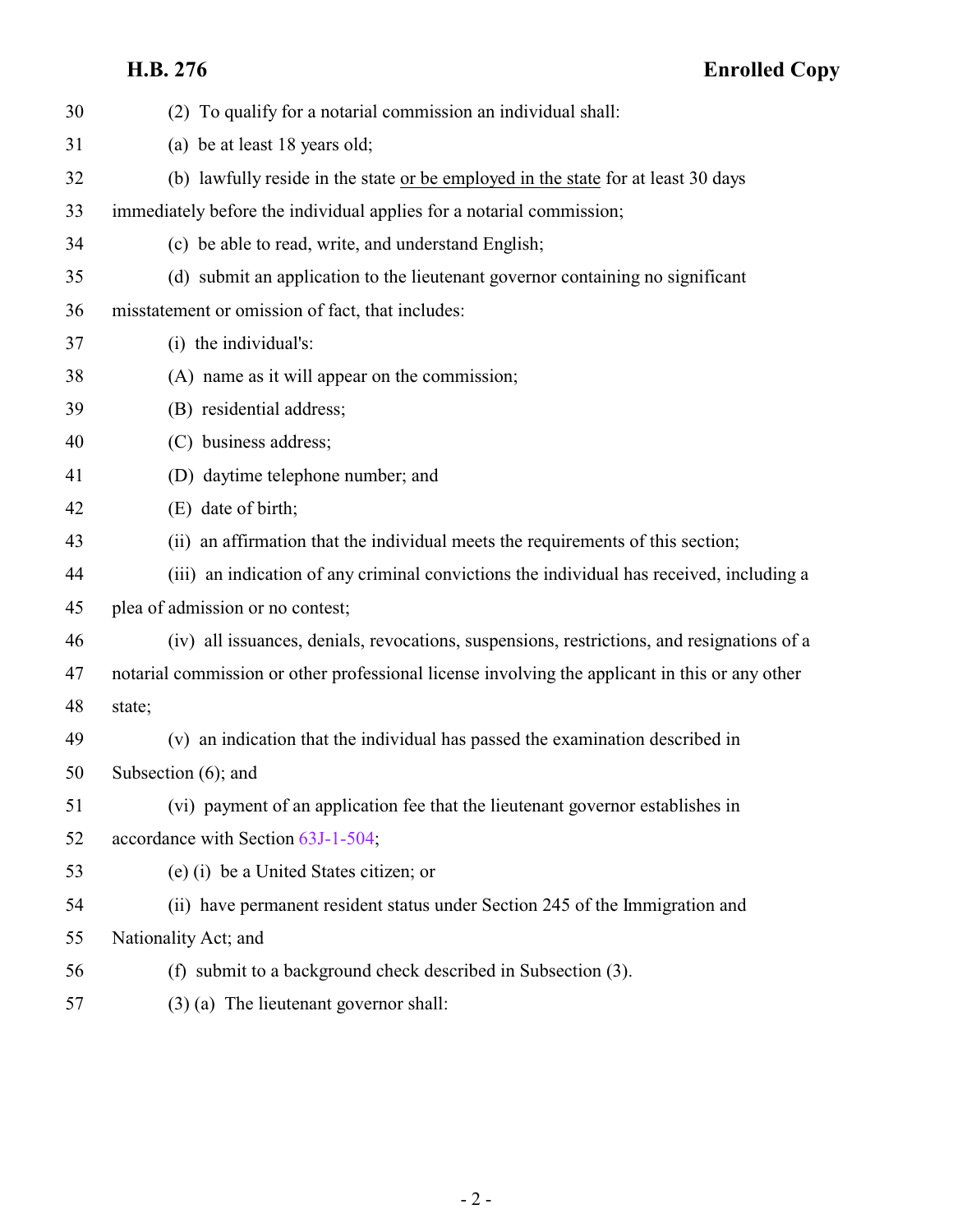# **Enrolled Copy H.B. 276**

| 58 | (i) request the Department of Human Resource Management to perform a criminal                     |
|----|---------------------------------------------------------------------------------------------------|
| 59 | background check under Subsection $53-10-108(16)$ on each individual who submits an               |
| 60 | application under this section;                                                                   |
| 61 | (ii) require an individual who submits an application under this section to provide a             |
| 62 | signed waiver on a form provided by the lieutenant governor that complies with Subsection         |
| 63 | 53-10-108(4); and                                                                                 |
| 64 | (iii) provide the Department of Human Resource Management the personal identifying                |
| 65 | information of each individual who submits an application under this section.                     |
| 66 | (b) The Department of Human Resource Management shall:                                            |
| 67 | (i) perform a criminal background check under Subsection $53-10-108(16)$ on each                  |
| 68 | individual described in Subsection $(3)(a)(i)$ ; and                                              |
| 69 | (ii) provide to the lieutenant governor all information that pertains to the individual           |
| 70 | described in Subsection $(3)(a)(i)$ that the department identifies or receives as a result of the |
| 71 | background check.                                                                                 |
| 72 | (4) The lieutenant governor may deny an application based on:                                     |
| 73 | (a) the applicant's conviction for a crime involving dishonesty or moral turpitude;               |
| 74 | (b) any revocation, suspension, or restriction of a notarial commission or professional           |
| 75 | license issued to the applicant by this or any other state;                                       |
| 76 | (c) the applicant's official misconduct while acting in the capacity of a notary; or              |
| 77 | (d) the applicant's failure to pass the examination described in Subsection (6).                  |
| 78 | $(5)$ (a) An individual whom the lieutenant governor commissions as a notary:                     |
| 79 | (i) may perform notarial acts in any part of the state for a term of four years, unless the       |
| 80 | [person] individual resigns or the commission is revoked or suspended under Section 46-1-19;      |
| 81 | and                                                                                               |
| 82 | (ii) except through a remote notarization performed in accordance with this chapter,              |
| 83 | may not perform a notarial act for another individual who is outside of the state.                |
| 84 | (b) (i) After an individual's commission expires, the individual may not perform a                |
| 85 | notarial act until the individual obtains a new commission.                                       |